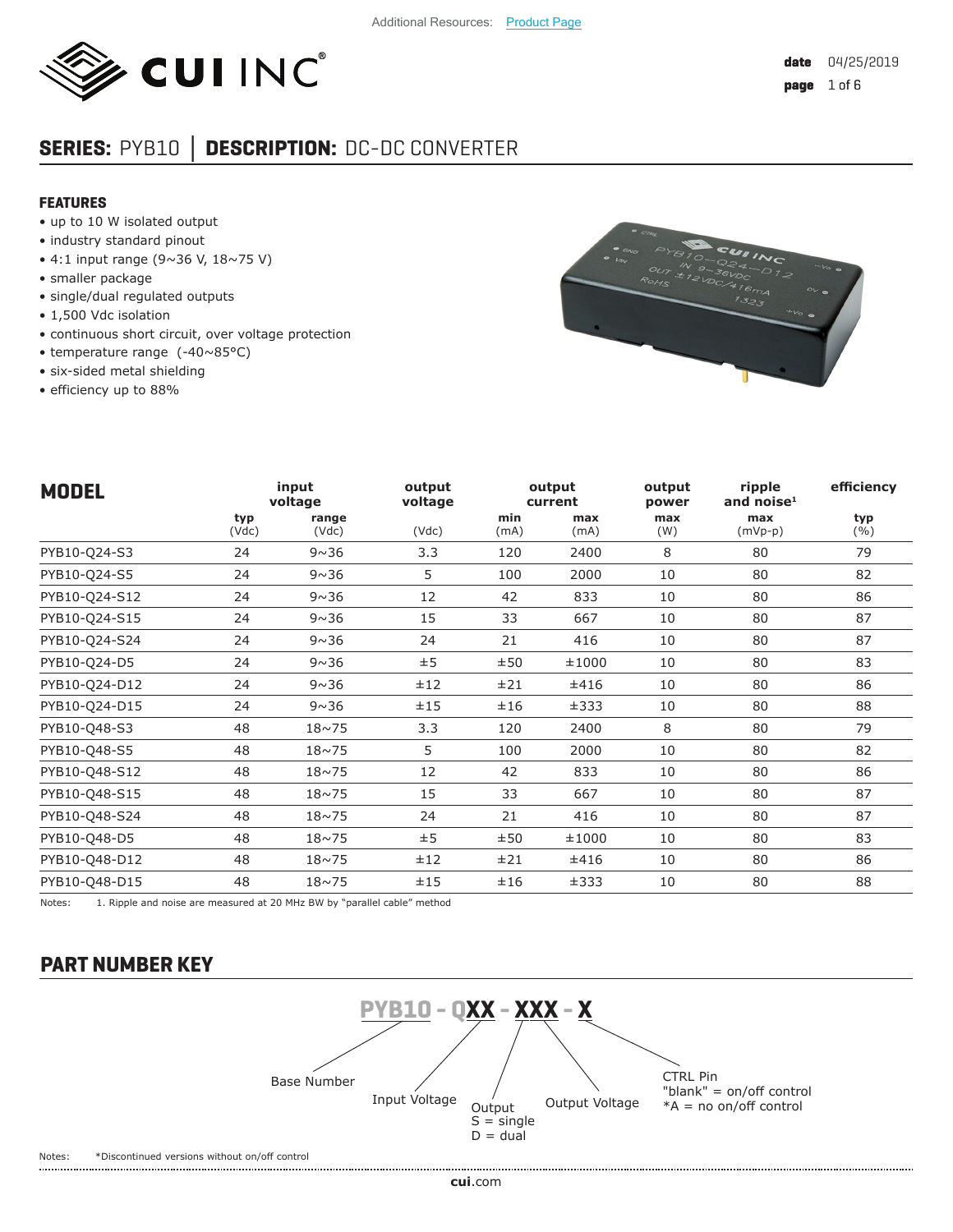## **INPUT**

| parameter               | conditions/description                                            | min              | typ      | max       | units             |
|-------------------------|-------------------------------------------------------------------|------------------|----------|-----------|-------------------|
| operating input voltage | 24 V input models<br>48 V input models                            | 9<br>18          | 24<br>48 | 36<br>75  | Vdc<br>Vdc        |
| start-up voltage        | 24 V input models<br>48 V input models                            |                  |          | 9<br>18   | Vdc<br>Vdc        |
| surge voltage           | for maximum of 1 second<br>24 V input models<br>48 V input models | $-0.7$<br>$-0.7$ |          | 50<br>100 | <b>Vdc</b><br>Vdc |
| filter                  | pi filter                                                         |                  |          |           |                   |
|                         | models ON (CTRL open or connect high level, 3.5-12 Vdc)           |                  |          |           |                   |
| CTRL <sup>1</sup>       | models OFF (CTRL connect GND or low level, 0-1.2 Vdc)             |                  |          |           |                   |
|                         | input current (models OFF)                                        |                  |          | 3         | mA                |
|                         |                                                                   |                  |          |           |                   |

Note: 1. CTRL pin voltage is referenced to GND.

## **OUTPUT**

| parameter                    | conditions/description                                                                 | min | typ       | max       | units         |
|------------------------------|----------------------------------------------------------------------------------------|-----|-----------|-----------|---------------|
| line regulation              | full load, input voltage from low to high                                              |     | $\pm 0.2$ | $\pm 0.5$ | $\frac{0}{0}$ |
| load regulation              | 5% to 100% load                                                                        |     | $\pm 0.5$ | ±1        | $\%$          |
| cross regulation             | dual output models:<br>main output 50% load, secondary output from<br>10% to 100% load |     |           | ±5        | $\frac{0}{0}$ |
| voltage accuracy             |                                                                                        |     | ±1        | ±2        | $\frac{0}{0}$ |
| voltage balance <sup>2</sup> | dual output, balanced loads                                                            |     | $\pm 0.5$ | ±1.5      | $\%$          |
| switching frequency          | PWM mode                                                                               |     | 350       |           | <b>KHz</b>    |
| transient recovery time      | 25% load step change                                                                   |     | 300       | 500       | μs            |
| transient response deviation | 25% load step change                                                                   |     | ±3        | ±5        | $\frac{0}{0}$ |
| temperature coefficient      | 100% load                                                                              |     |           | ±0.03     | $\%$ /°C      |

Note: 2. For dual output models, unbalanced load can not exceed ±5%. If ±5% is exceeded, it may not meet all specifications.

# **PROTECTIONS**

| parameter                | conditions/description         | min | tvp | max | units   |
|--------------------------|--------------------------------|-----|-----|-----|---------|
| short circuit protection | continuous, automatic recovery |     |     |     |         |
| over voltage protection  |                                | 110 | 120 | 140 | $\%$ Vo |

# **SAFETY AND COMPLIANCE**

| parameter                    | conditions/description                                                          | min                                                                           | typ | max | units |  |  |
|------------------------------|---------------------------------------------------------------------------------|-------------------------------------------------------------------------------|-----|-----|-------|--|--|
| isolation voltage            | for 1 minute at 1 mA max.                                                       | 1,500                                                                         |     |     | Vdc   |  |  |
| isolation resistance         | at 500 Vdc                                                                      | 1,000                                                                         |     |     | ΜΩ    |  |  |
| conducted emissions          |                                                                                 | CISPR22/EN55022, class A, class B (external circuit required, see Figure 1-b) |     |     |       |  |  |
| radiated emissions           | CISPR22/EN55022, class A, class B (external circuit required, see Figure 1-b)   |                                                                               |     |     |       |  |  |
| <b>ESD</b>                   | IEC/EN61000-4-2, class B, contact $\pm$ 4kV                                     |                                                                               |     |     |       |  |  |
| radiated immunity            | IEC/EN61000-4-3, class A, 10V/m                                                 |                                                                               |     |     |       |  |  |
| EFT/burst                    | IEC/EN61000-4-4, class B, $\pm$ 2kV (external circuit required, see Figure 1-a) |                                                                               |     |     |       |  |  |
| surge                        | IEC/EN61000-4-5, class B, $\pm$ 2kV (external circuit required, see Figure 1-a) |                                                                               |     |     |       |  |  |
| conducted immunity           | IEC/EN61000-4-6, class A, 3 Vr.m.s                                              |                                                                               |     |     |       |  |  |
| voltage dips & interruptions | IEC/EN61000-4-29, class B, 0%-70%                                               |                                                                               |     |     |       |  |  |
| <b>MTBF</b>                  | as per MIL-HDBK-217F @ 25°C                                                     | 1,000,000                                                                     |     |     | hours |  |  |
| RoHS compliant               | yes                                                                             |                                                                               |     |     |       |  |  |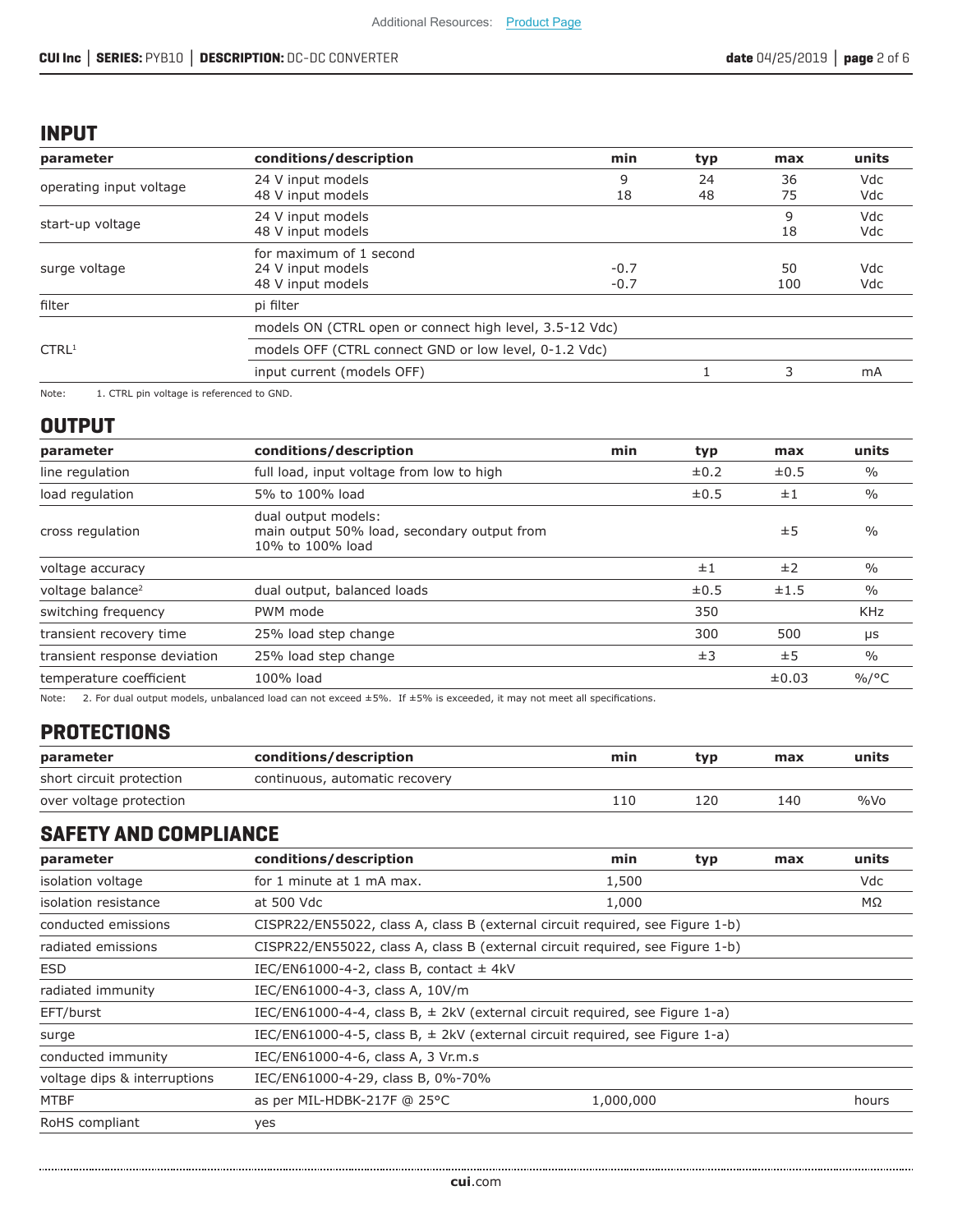## **ENVIRONMENTAL**

| parameter             | conditions/description                            | min   | typ | max | units         |
|-----------------------|---------------------------------------------------|-------|-----|-----|---------------|
| operating temperature | see derating curve                                | $-40$ |     | 85  | °C            |
| storage temperature   |                                                   | -55   |     | 125 | °C            |
| storage humidity      | non-condensing                                    | 5     |     | 95  | $\frac{0}{0}$ |
| case temperature      | at full load, Ta=71°C                             |       |     | 105 | °C            |
| vibration             | $10 \sim 55$ Hz for 30 min. along X, Y and Z axis |       | 10  |     | G             |
| <b>SOLDERABILITY</b>  |                                                   |       |     |     |               |
| parameter             | conditions/description                            | min   | typ | max | units         |
| hand soldering        | 1.5 mm from case for 10 seconds                   |       |     | 300 | °C            |
| wave soldering        | see wave soldering profile                        |       |     | 260 | $^{\circ}$ C  |

## **MECHANICAL**

| parameter     | conditions/description         | min | typ | max | units |
|---------------|--------------------------------|-----|-----|-----|-------|
| dimensions    | $50.8 \times 25.4 \times 11.8$ |     |     |     | mm    |
| case material | aluminum alloy                 |     |     |     |       |
| weight        |                                |     |     |     |       |
|               |                                |     |     |     |       |

# **MECHANICAL DRAWING**

units: mm[inch] tolerance: ±0.3[±0.012] pin diameter tolerance: ±0.10[±0.004] pin height tolerance: ±0.50[±0.020]



Note: \* "No Pin" option available.



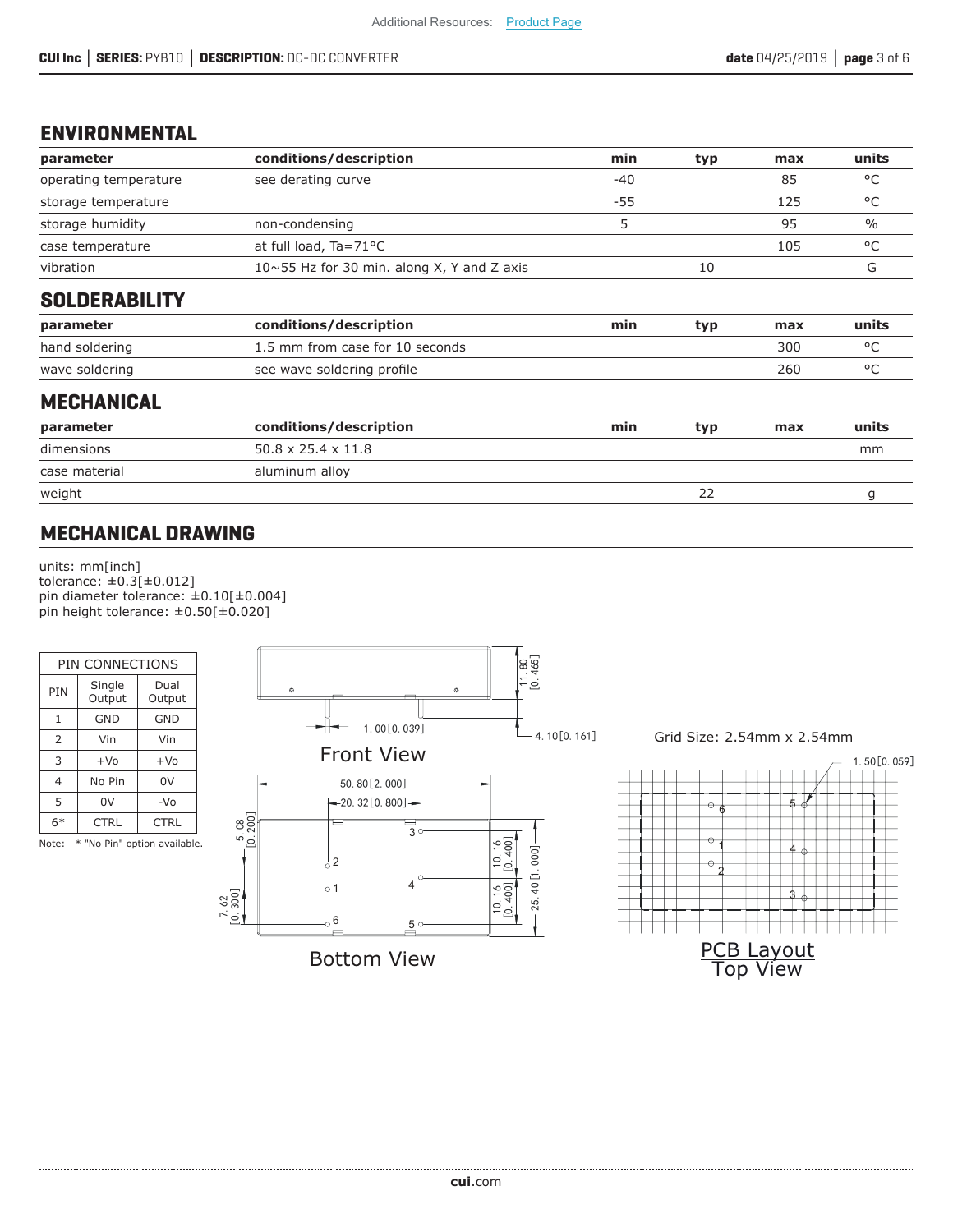#### **DERATING CURVES**



# **EMC RECOMMENDED CIRCUIT**



| Table 1                                 |                                   |                    |  |  |  |  |  |
|-----------------------------------------|-----------------------------------|--------------------|--|--|--|--|--|
| Recommended external circuit components |                                   |                    |  |  |  |  |  |
| Vin (Vdc)                               | 24<br>48                          |                    |  |  |  |  |  |
| <b>FUSE</b>                             | Choose according to input current |                    |  |  |  |  |  |
| <b>MOV</b>                              | S14K35                            | S14K60             |  |  |  |  |  |
| LDM1                                    | $56\mu$ H                         | $56\mu$ H          |  |  |  |  |  |
| <b>TVS</b>                              | SMCJ48A                           | SMCJ90A            |  |  |  |  |  |
| C <sub>0</sub>                          | 330µF/50V                         | 330µF/100V         |  |  |  |  |  |
| C1                                      | $1\mu$ F/50V                      | 1µF/100V           |  |  |  |  |  |
| LDM2                                    | 4.7 <sub>µ</sub> H                | 4.7 <sub>µ</sub> H |  |  |  |  |  |
| CY <sub>1</sub>                         | 1 nF/2 KV                         | 1 nF/2 KV          |  |  |  |  |  |
| CY <sub>2</sub>                         | 1 nF/2 KV                         | 1 n/2 KV           |  |  |  |  |  |

### **TEST CONFIGURATION**



Note: Input reflected-ripple current is measured with an inductor Lin and Capacitor Cin to simulate source impedance.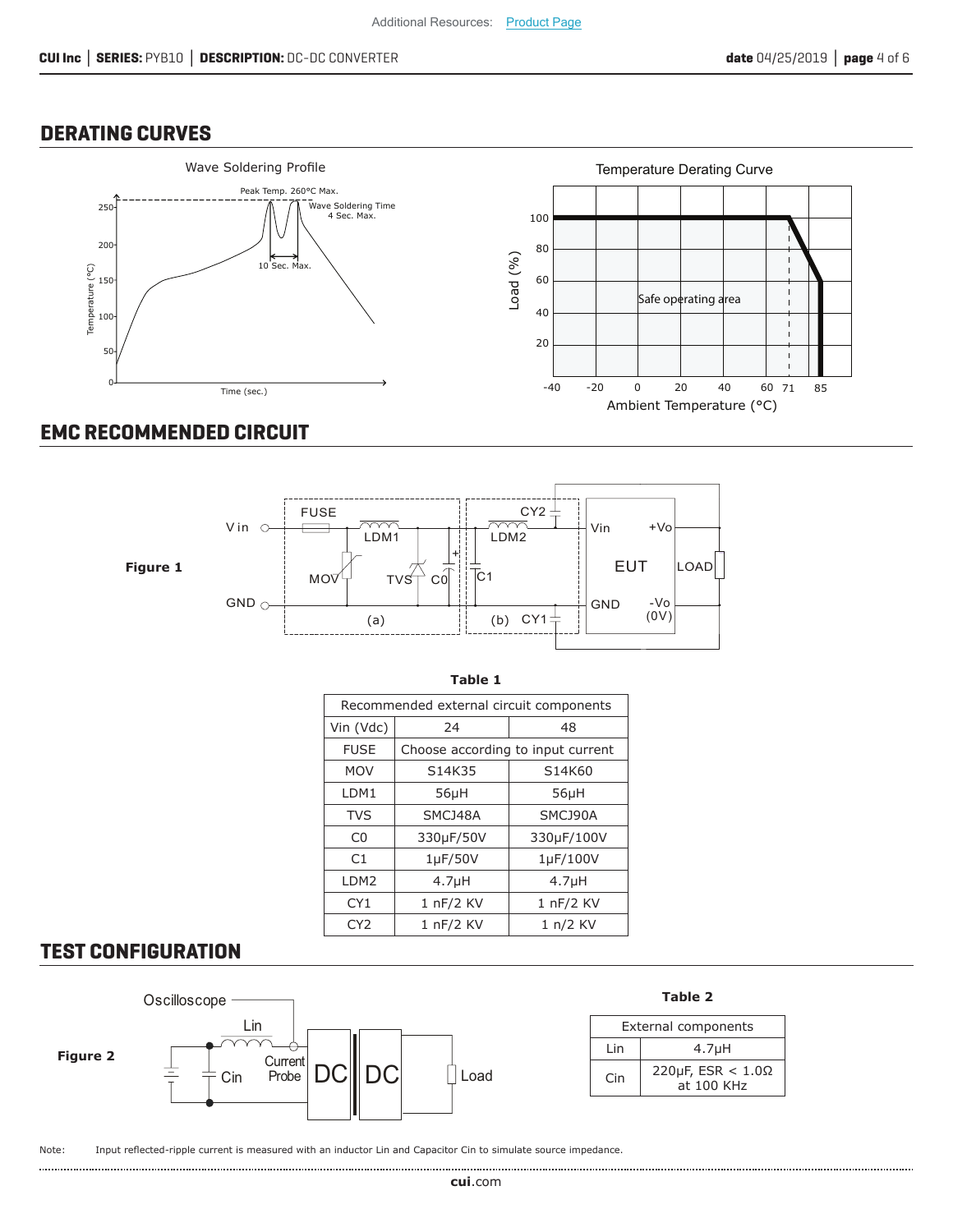### **APPLICATION NOTES**

#### 1. **Recommended circuit**

This series has been tested according to the following recommended testing circuit before leaving the factory. This series should be tested under load (see Figure 3). If you want to further decrease the input/output ripple, you can increase the capacitance accordingly or choose capacitors with low ESR (see table 3). However, the capacitance of the output filter capacitor must be appropriate. If the capacitance is too high, a startup problem might arise. For every channel of the output, to ensure safe and reliable operation, the maximum capacitance must be less than the maximum capacitive load (see Table 4).





**Table 3 Table 4**

| Vin<br>(Vdc) | Cin<br>$(\mu F)$ | Cout<br>$(\mu F)$ |
|--------------|------------------|-------------------|
| 24           | $10 \times 47$   | 10                |
| 48           | $10 \times 47$   | 10                |

| Single<br>Vout<br>(Vdc) | Max.<br>Capacitive<br>Load<br>$(\mu F)$ | Dual<br>Vout<br>(Vdc) | Max.<br>Capacitive<br>Load <sup>4</sup><br>$(\mu F)$ |
|-------------------------|-----------------------------------------|-----------------------|------------------------------------------------------|
| 3.3                     | 2200                                    |                       |                                                      |
| 5                       | 2200                                    | 5                     | 680                                                  |
| 12                      | 4701                                    | 12                    | 220 <sup>3</sup>                                     |
| 15                      | 330 <sup>2</sup>                        | 15                    | 100                                                  |
| 24                      | 100                                     |                       |                                                      |

Notes: 1. 330 μF for 48Vin. 2. 220 μF for 48Vin. 3. 150 μF for 48Vin. 4. For each output.

Note: 1. Minimum load shouldn't be less than 5%, otherwise ripple may increase dramatically. Operation under minimum load will not damage the converter, however, they may not meet all specifications listed.

2. Maximum capacitive load is tested at input voltage range and full load.

3. All specifications are measured at Ta=25°C, humidity<75%, nominal input voltage and rated output load unless otherwise specified.